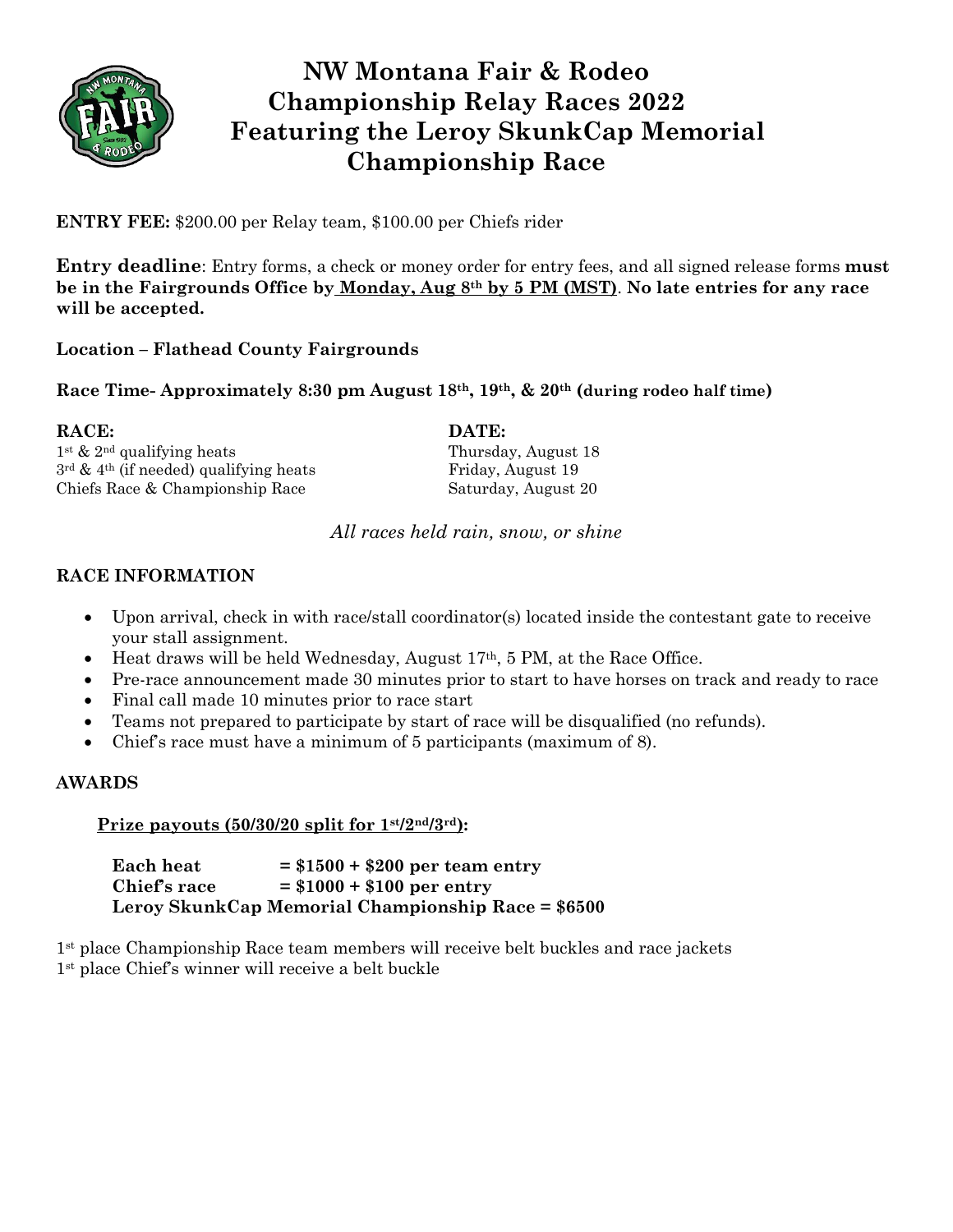# **RULES**

#### **TEAM ENTRY**

- 1. A team consists of 4 members- 1 rider, 1 mugger, 2 holders (1 alternate may be listed per team)
- 2. No team member may participate on more than one team.

### **RIDERS**

- 1. No help can be given to the rider.
- 2. Riders must dismount with both feet on the ground before mounting the next horse.
- 3. Riders must ride all three horses for one complete lap around the course.
- 4. Designated riders cannot be changed after the race has started.
- 5. All team members must wear ribbon shirts or team colors, utilizing traditional dress elements. No hats, jeans, sweats, athletic pants, etc.

### **HORSES**

- 1. There is a four-horse maximum, and they cannot be replaced after the final call.
- 2. No horse may participate on more than one team.
- 3. Loose horses will result in automatic disqualification.
- 4. Horses must be painted in traditional patterns for all the races.

### **ENTRIES & DRAW**

- 1. Maximum of 32 teams, 8 per heat, with the top 2 finishers from each heat qualifying for the Championship race. Fair management reserves the right to adjust the number of heats, number of teams per heat, and championship race qualifiers per heat based on total number of entries.
- 2. Each team may participate in one heat only.
- 3. There will be a blind draw for heats as noted in the Race Information section.

### **RACE**

- 1. All races will be started by flagger with riders mounted.
- 2. The Official Flagger has the right to disqualify for false starts.
- 3. Any team with two false starts will be disqualified. Flagger may call for a ground start after two false starts.
- 4. Races may be videotaped for review by judges.
- 5. Judges' decisions are final.

#### **PRIZES**

- 1. A designated team member must collect any prize(s) and must have a valid, current picture ID and a completed W9 (or W8 BEN for Canadian residents) in their name.
- 2. Prize money can be picked up at the Fair Office after official results are submitted.

### **DISQUALIFICATIONS**

Reasons for disqualification not already mentioned above include but are not limited to: acting inappropriately toward Judges, Flagger, or other teams, and tampering with horses to enhance their performance.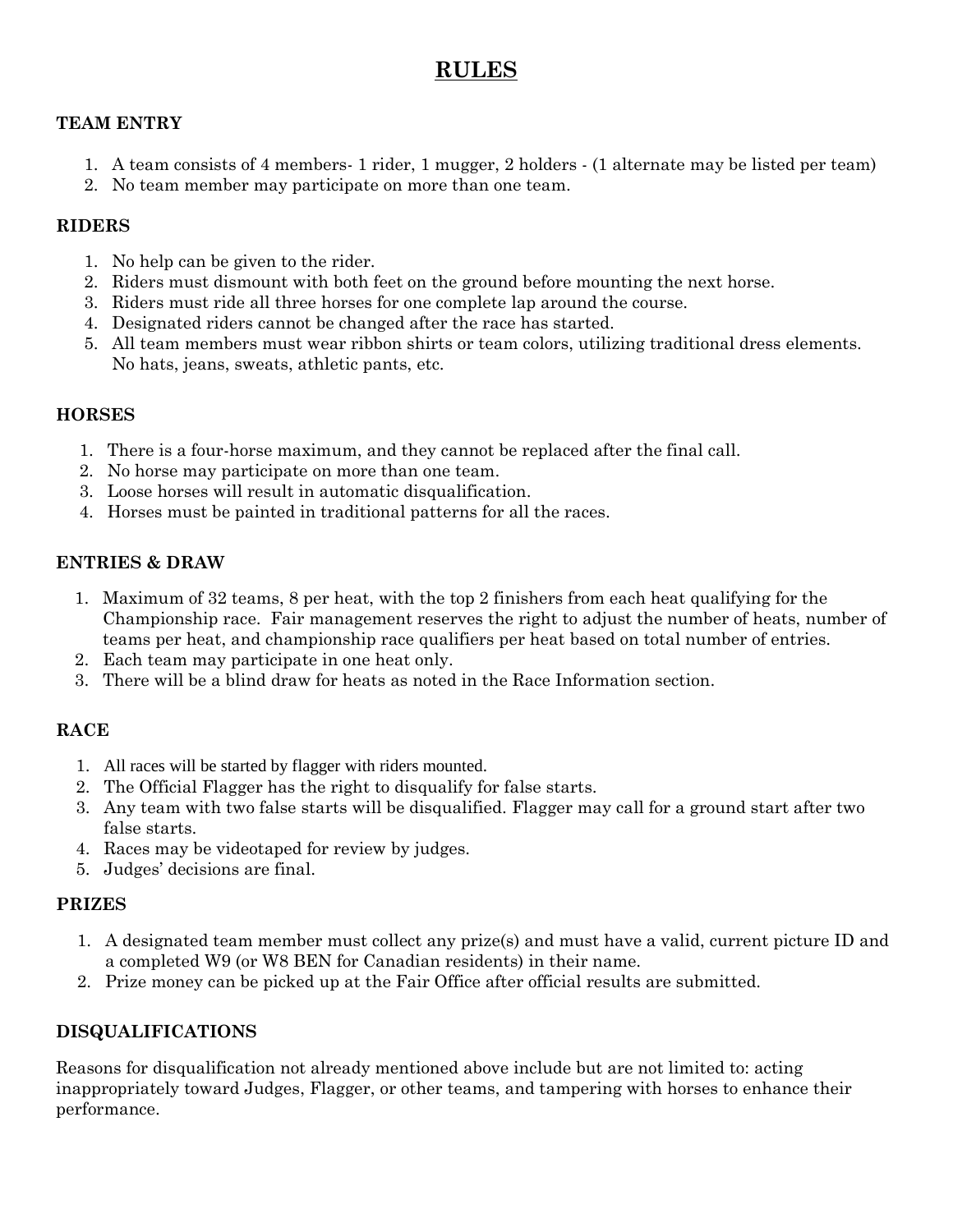

# 2022 NW MONTANA FAIR RELAY RACES ENTRY FORM

| Please indicate entry type:       |      |           |
|-----------------------------------|------|-----------|
| Team Race Entry: \$200            |      |           |
|                                   |      |           |
| Chiefs Race Entry: \$100          |      |           |
|                                   |      | Color:    |
| Owner's or Representative's Name: |      |           |
|                                   |      |           |
| Street                            | City | State Zip |
|                                   |      |           |
|                                   |      |           |

Please read all rules and procedures that are included in this packet. Stalls are provided free of charge from August  $17<sup>th</sup> - 21$ st. You must provide bedding, feed and water and must clean stalls. Camping available on a first come, first served basis while space allows.

The Fair will provide 3 wristbands per team member/rider for fair gate admission (12 total per team) and Grandstand access just prior to race time. Anyone wishing to see the rodeo MUST purchase a rodeo ticket.

Entries are **not** valid unless all of the following are at the Fair Office by 5PM Aug 8 (MST):

- o This form fully filled out
- o Signed Release Forms (1 for each participant)
- o Entry fee (*please make checks payable to NW Montana Fair or call with a credit card after documents are received*)

## **Mail, fax, or email items early enough to arrive before deadline to**:

| <b>Flathead County Fairgrounds</b> | Fax: 406-758-2146               |
|------------------------------------|---------------------------------|
| 265 N Meridian Rd                  |                                 |
| Kalispell, MT 59901                | Email: nwmtfair@flathead.mt.gov |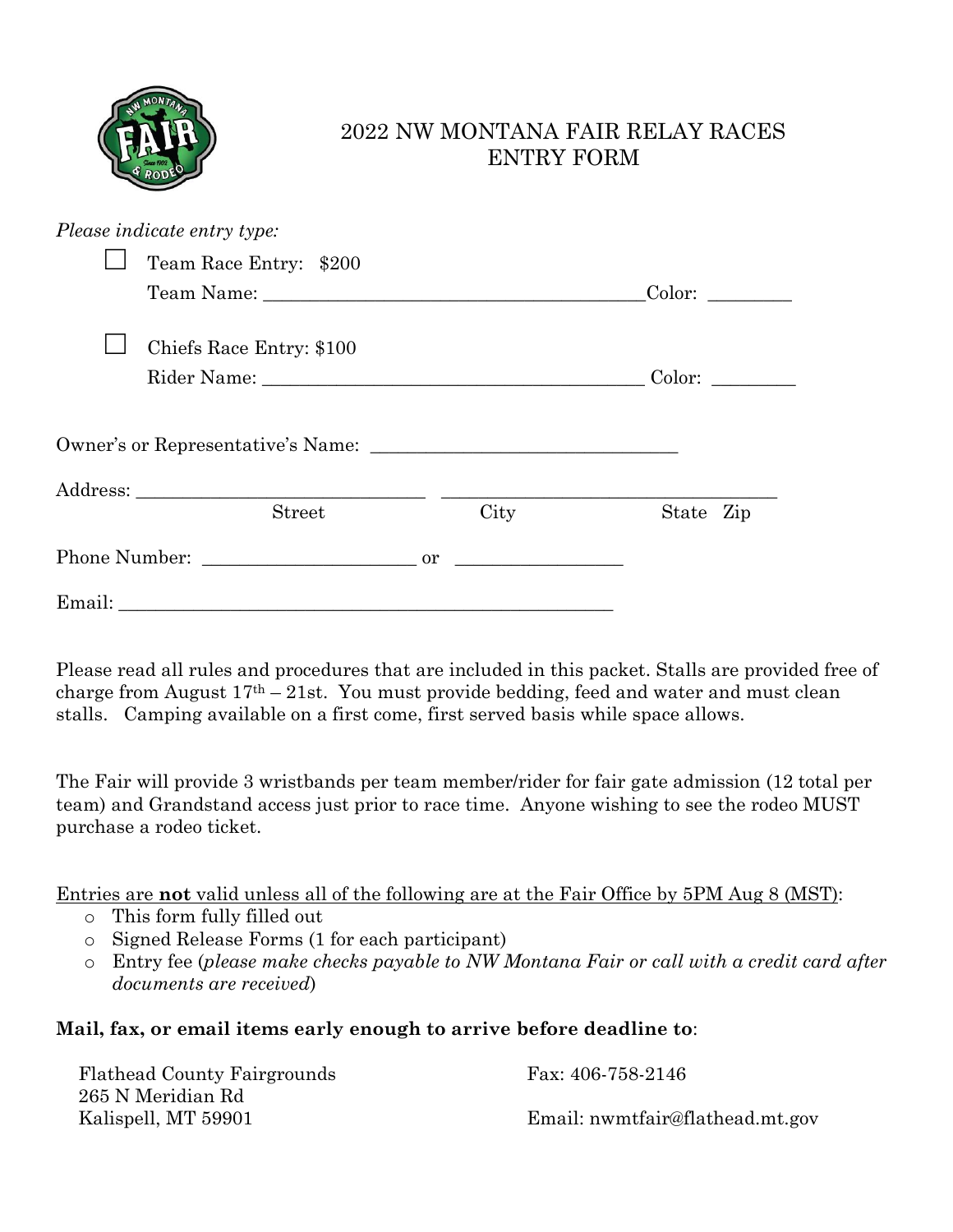## **RELEASE**

 The undersigned, for and in consideration of the right to participate in the *RELAY RACES*, at the NW Montana Fair & Rodeo, Kalispell, Montana, conducted by the NW Montana Fair & Rodeo, *hereby release*, waive, discharge and agree to hold harmless Flathead County, Montana, and the NW Montana Fair Commission, as well as their officers and/or agents, from any and all liability and responsibility for any and all damages, bodily injury, or death which may result from preparations for, or participation in, the *RELAY RACES* at the NW Montana Fairgrounds, or any activities incidental thereto.

 The undersigned acknowledges that he/she has read and fully understands the foregoing instrument and signs this release as a free and voluntary act and further agrees that his/her heirs, executors, and administrators are bound thereby in the same manner and to the same effect as himself/herself. I understand this is a release of all claims.

It is further understood and agreed that *no one under the age of the age of 18 years of age will be allowed to participate unless this release is signed by the parent or guardian of the participant.*

| Dated this | day of $\overline{\phantom{a}}$ | 20                                            |
|------------|---------------------------------|-----------------------------------------------|
| Age:       | $18$ or over                    | Under 18 (parent or guardian must sign below) |
|            |                                 |                                               |
|            | Printed Name of Participant     | Role on Team (mugger, holder, or rider)       |
|            | Signature of Participant        |                                               |
|            | Mailing Address                 | City, State, Zip                              |
|            | Phone                           |                                               |

*Parent or legal guardian must sign below if participant is a minor under the state of residence.* I declare that I am a parent or legal guardian of the above named minor. I have carefully read the foregoing Release. I know the representations made are true. I agree to be bound by the terms of the Release both personally and as a representative of the interests of the above named minor.

*Date* Signature Signature Relationship